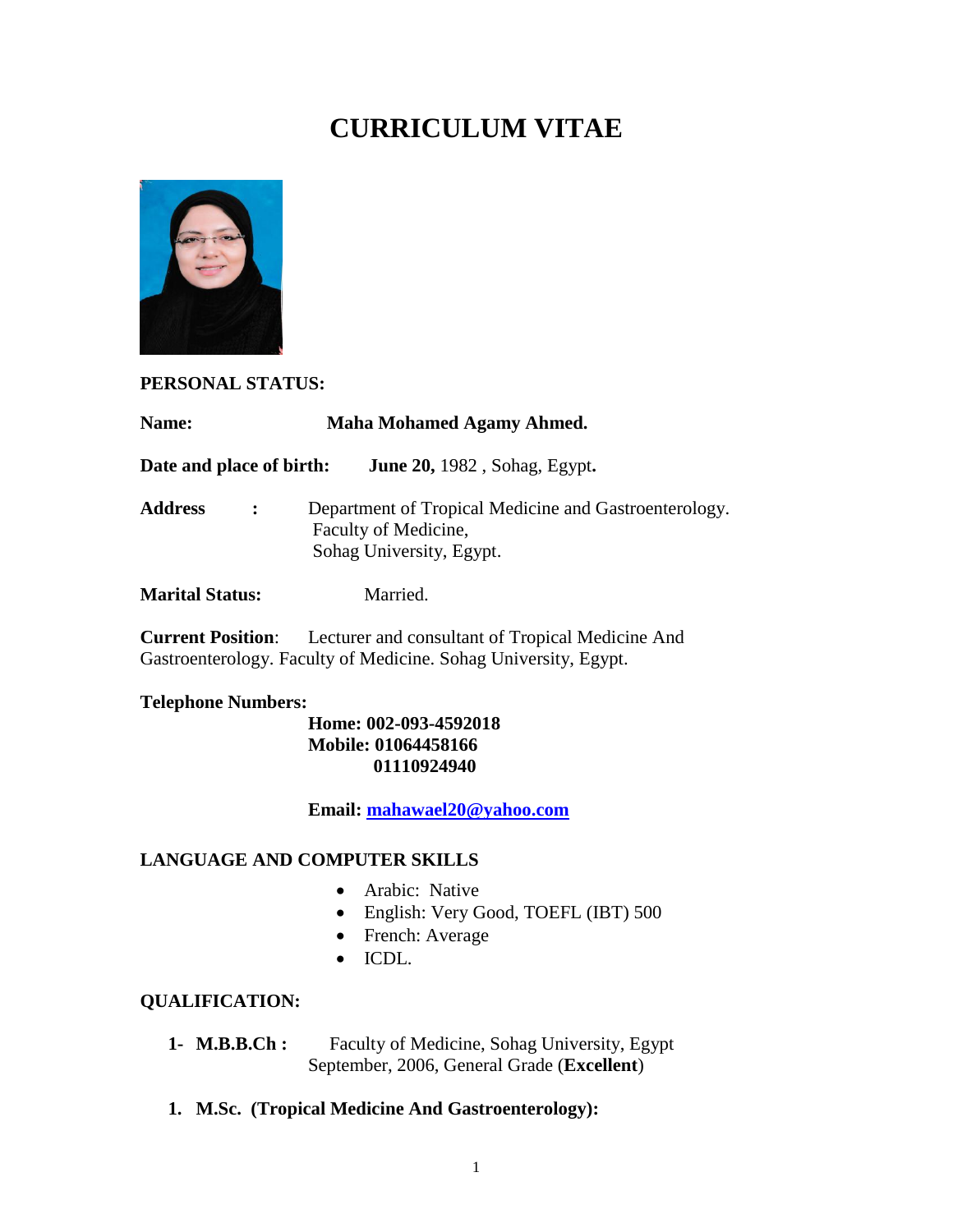Faculty of Medicine, Sohag University, Egypt July 2011, General Grade **(Very Good).**

**3. Doctoral degree (Tropical Medicine And Gastroenterology)** 

Sohag Faculty of Medicine,Sohag University, Egypt JULY, 2018.

#### **PRESENT POST:**

#### **Lecturer of Tropical Medicine And Gastroenterology,**

 Department of Tropical Medicine And Gastroenterology, Sohag faculty of Medicine, Sohag, Egypt JULY, 2018.

#### **PREVIOUS POSTS:**

House Officer (rotating internship), at the Faculty of Medicine, Sohag University Hospital, Sohag, Egypt, Two months in each of the following Departments:

- i. General Surgery
- ii. Pediatrics
- iii. Obstetrics and Gynecology
- iv. Anesthesia and Emergency
- v. Dermatology
- vi. Internal Medicine

Resident of Tropical Medicine And Gastroenterology in Sohag University Hospital. (March 2008 – April 2011) Demonstrator of Tropical Medicine And Gastroenterology. (April 2011 till October 20 Assistant Lecturer of Tropical Medicine And Gastroenterology. (October 2011 till june 2018)

#### **RESEARCH:**

- **1**. Submitted M.Sc. Thesis on " Gastro-esophageal reflux symptoms in out patients attending Sohag University Hospital.
	- To get the M.Sc. Degree in Tropical Medicine And Gastroenterology.

 2. Submitted Doctoral Degree Thesis on "Role of Hepatic Neoangiogenesis in Assessment of Progression of Chronic Hepatitis C Virus infection". To get the Doctoral Degree in Tropical Medicine And Gastroenterology.

#### **EXPERIENCES AND SCIENTIFIC ACTIVITIES:**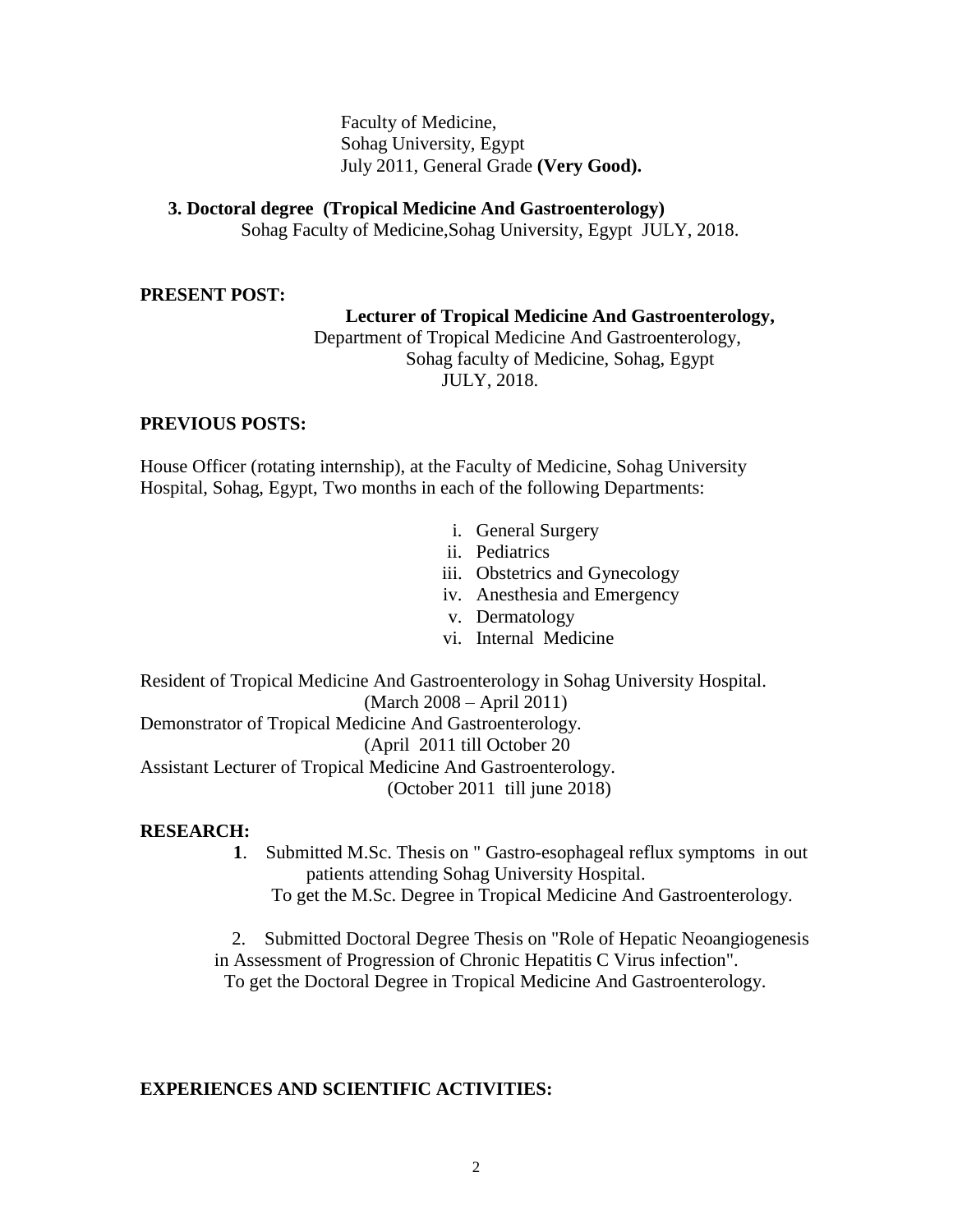- **- Hepatology**
- **- Gastroenterology**
- **- Fevers and Infectious diseases**
- **- Hematology**
- **- Nutrition**
- **- Diagnostic and Interventional Ultrasonography**
- **- Diagnostic and Interventional GIT Endoscopies**
	- 1. Being a lecturer in Tropical Medicine And Gastroenterology Department, Sohag Faculty of Medicine, I was sharing in teaching of Undergraduate and postgraduate Medical students.
	- 2. Good experience in the management of patients presenting with liver cirrhosis and bleeding esophageal varices, hepatic encephalopathy, acute liver cell failure and hepatocellular carcinoma.
	- 3. Management of different gastrointestinal disorders.
	- 4. Acquired adequate skills in upper endoscopy with interventions for various indications, lower endoscopy with intervensions.
	- 5. Dealing with cases with pyrexia of unknown origine.
	- 6. Dealing with cases with acute and chronic viral hepatitis.
	- 7. Good experiences in dealing and recent treatment of patients with chronic hepatitis B& C.

# **Publications:**

- 1- Vascular endothelial growth factor and hepatic neoangiogenesis in hepatitis C associated chronic liver disease; Sohag Medical Journal Vol.21 N. 3 October 2017.
- 2- CD34 Expression as a marker of progression of chronic hepatitis C; Sohag Medical Journal Vol.21 N. 3 October 2017.
- 3- " Gastro-Esophageal Reflux Symptoms In Out Patients Attending Sohag University Hospital". January 2011 - Volume 9 - Issue 1, Al- Azhar Assiut Medical journal.

## **Meetings attended:**

1. Basics of fibroscan of the liver, ( Transient elastography) 13<sup>th</sup>-14<sup>th</sup> September 2018 for 16 theoretical and practical hours.